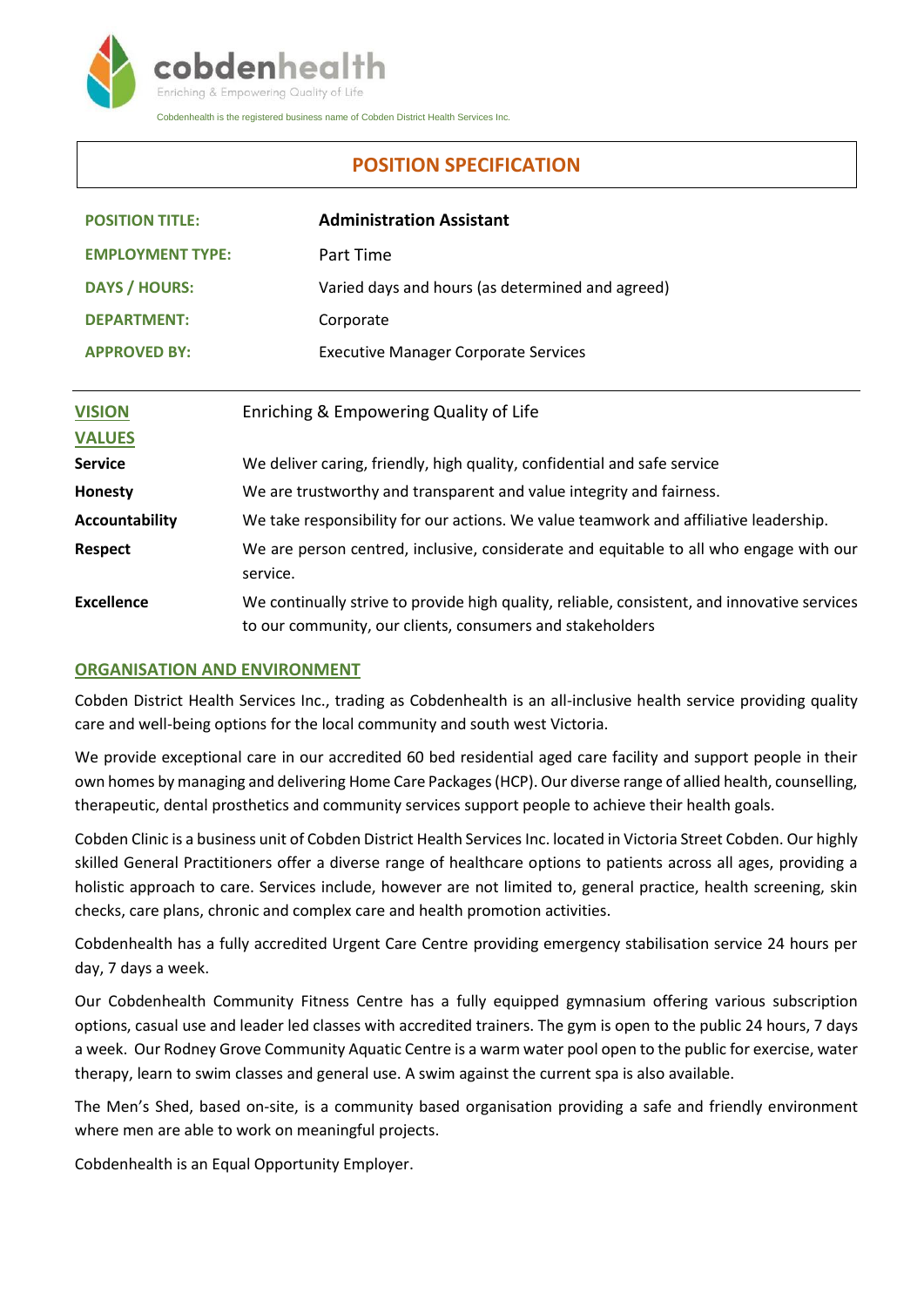#### **POSITION OBJECTIVE**

The role is responsible for maintaining the day-to-day reception, administrative and financial duties of Cobdenhealth whilst at all times providing a high quality of service to clients.

The role requires excellent organisational and communication skills and the capacity to manage several tasks simultaneously. Being professional and dynamic with exceptional time management is key to this role.

#### **ORGANISATIONAL RELATIONSHIPS**

| Reports to:               | <b>Executive Manager Corporate Services</b>                               |
|---------------------------|---------------------------------------------------------------------------|
| <b>Direct Reports:</b>    | Nil                                                                       |
| <b>Internal liaisons:</b> | Operational Leadership Team; staff, residents, volunteers, contractors    |
| <b>External liaisons:</b> | Clients/relatives/advocates; general public; families; visitors, external |
|                           | stakeholders; government agencies; commercial business entities           |

### **KEY ORGANISATIONAL ACCOUNTABILITIES**

- Promote activities and programs in accordance with Cobdenhealth Purpose and Vision.
- Model and promote Cobdenhealth Values in the workplace
- Adhere to Cobdenhealth's Code of Conduct, ensuring professional conduct is maintained at all times
- Ensure compliance with all mandatory training and e-learning requirements within designated timeframes
- **EXECOMPLE COMPLY With all legislative requirements relevant to the position**
- Comply with policies, procedures, systems and processes of Cobdenhealth and other external stakeholders
- Intellectual Property remains the sole property of Cobdenhealth unless authorised and confirmed in writing
- Undertake and promote safe work practices and procedures in accordance with Cobdenhealth Policy
- **Ensure Equal Opportunity principles are followed**
- Cobdenhealth are committed to the safety, wellbeing and care of our aged residents and community.

## **CONFIDENTIALITY**

 Ensure organisational, staff and resident confidentiality is maintained at all times. Any breach of confidentiality is a breach of the employment contract, and will lead to termination of employment.

#### **SOCIAL MEDIA**

 All employees must ensure that personal social media accounts and/or personal statement(s) in any media forum do not reflect, discuss or represent Cobdenhealth, without prior approval.

## **PERSONAL QUALITIES**

- **Honest, committed and trustworthy as reflected in your dealings with internal and external parties**
- Work autonomously without close supervision, however always being a positive member of a team
- Respectful of resident and other stakeholders' confidentiality
- Displays a high level of initiative and committed to quality outcomes
- Empathetic and sensitive to the needs of others respecting their different opinions and cultural backgrounds
- Enthusiastic about improving service levels and recommending and embracing change

## **CONTINUOUS QUALITY IMPROVEMENT**

- **EXECOMMITMENT COMMITMENT COMMITMENT COMMITMENT COMMITMENT COMMITMENT COMMITMENT COMMITMENT COMMITMENT COMMITMENT COMMITMENT COMMITMENTS**
- Consider innovation as part of the evolving environment, working with the team to champion ideas and implement improvements
- Participate in accreditation, compliance and quality processes and the development of practices that enhance quality outcomes.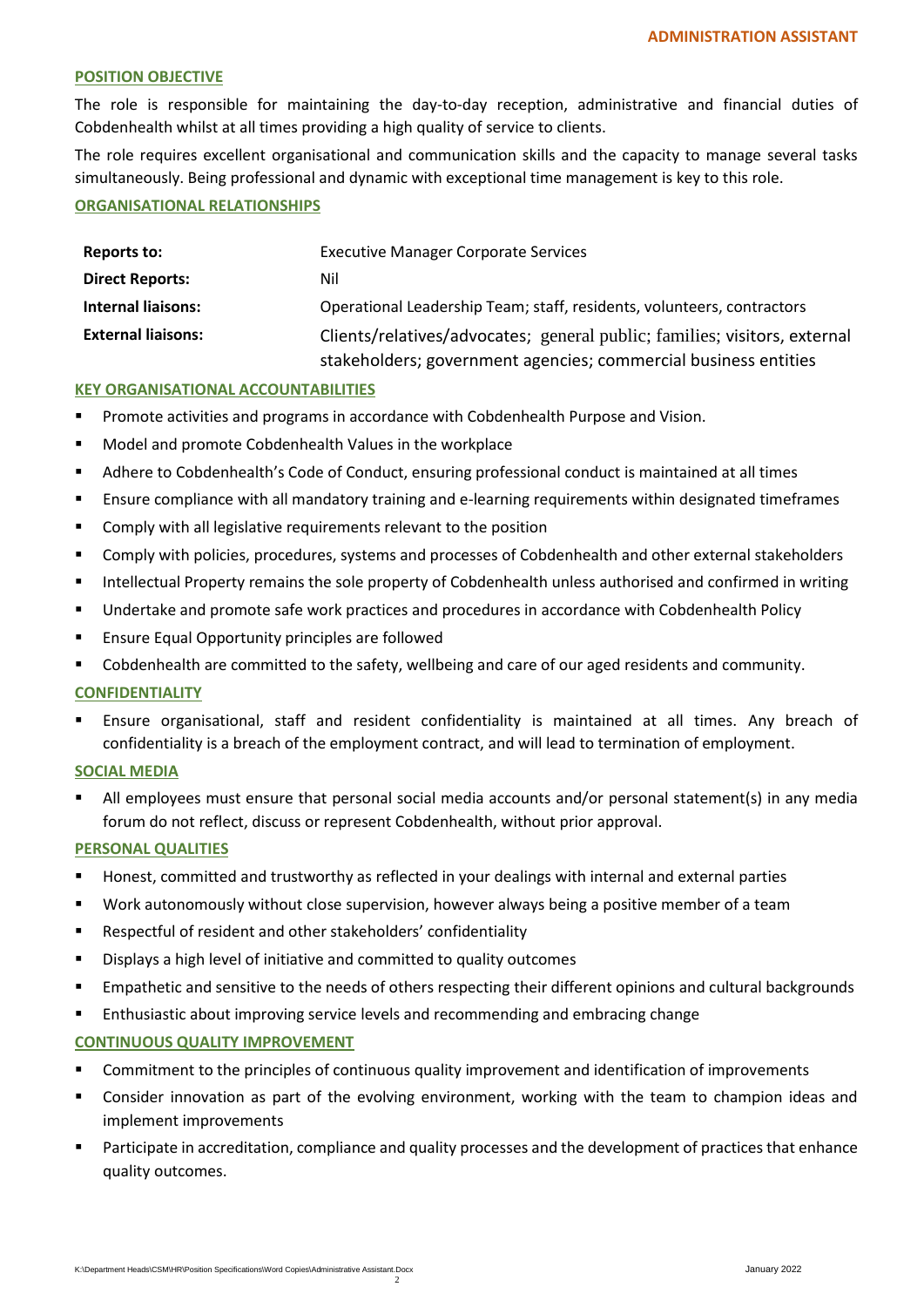## **KEY RESULT AREAS and ACCOUNTABILITY**

#### **Behavioural Descriptors**

- Undertake tasks with a high level of detail, accuracy, professional competency and within prescribed deadlines
- **Effective verbal and written communications skills**
- Attention to detail and high level of accuracy
- Ability and willingness to take initiative to improve and enhance existing systems and procedures
- Demonstrate sound judgement and problem solve within the scope of the position
- Understand and take responsibility for own actions and work within the delegation of authority
- Support organisational change processes as they apply to the strategic objectives/priorities of the organisation
- Ensure professional, ethical and responsible practices at all times.

#### **Team Participation and Communication**

- Work collaboratively as part of a team to maximise efficient communication, promoting and developing a positive Values driven culture
- Support organisational change processes relating to the strategic objectives/priorities of the organisation
- **Proven ability to work autonomously without close supervision**
- Ability to take direction from Managers and support the Finance Officer with finance and other tasks
- Understand and take responsibility for own actions and work within the delegation of authority
- Capacity to manage multiple tasks proactively and constructively
- Undertake safe work practices.

#### **Customer Outcomes**

- Deliver exceptional customer experiences
- Exhibit awareness of the need for sensitivity in dealing with the Cobdenhealth and broader community
- **IDENTIFY And meet internal and external customer needs and ensure that agreed customer expectations such and i** as timely and accurate responses are met.

#### **Personal Development**

- Attend any in-service activities or training that may be required
- Maintain professional knowledge, development and skills relevant to your role
- Participate in Performance Appraisals and participate in discussion about training, learning and development
- **Be prepared to share your skills and knowledge with others to support their learning**
- Ensure you remain current with all e-learning modules and respond to new modules in a timely manner

## **PROFESSIONAL ACCOUNTABILITY**

#### **Professional Attributes**

- 1. Ensure professional and articulate communication and positive interaction with staff, volunteers, members of the team, residents and their representatives
- 2. Proactively seek and apply contemporary thinking in all areas of work within the aged care environment
- 3. Proactively keep abreast of findings from the Aged Care Royal Commission and how they may apply to administrative functions

#### **Risk Management**

- Ensure all decisions are in line with your administrative function and delegation.
- Take responsibility for reporting all events outside normal daily routine with possible risk implications be reported in an appropriate timeframe and/or logged.
- Participate in the ongoing development and maintenance of systems, policies and procedures for the identification, collection and analysis of risk related information.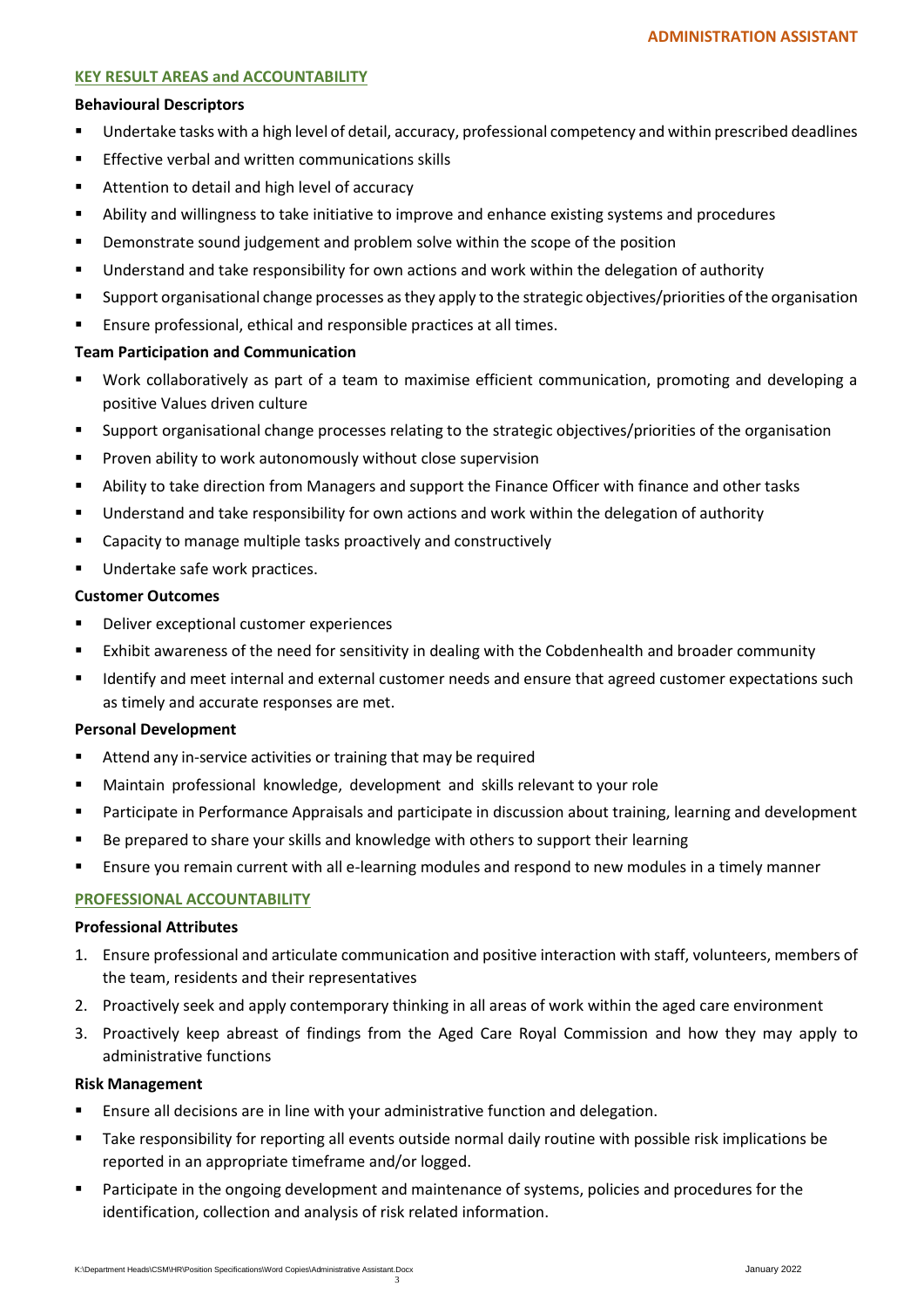Participate in and ensure excellent understanding of emergency procedures.

### **Service Development and Responsibilities**

- **Provide a positive role model to all staff and key stakeholders.**
- Maintain current knowledge of industry trends and best practice.
- **•** Demonstrate a commitment to continuing personal and professional development
- Complete attendance records

### **Maintain Accurate Documentation and Records**

- **Ensure compliance documents are completed accurately and promptly**
- Update staff and resident documentation in a timely and efficient manner

### **Occupational Health and Safety**

- Take responsibility for your own health and safety and the health and safety of anyone else who may be affected by your acts or omissions in the workplace or community
- Report hazards, near misses and injuries and assist in undertaking a root cause analysis as appropriate
- **EXECT** Maintain an understanding and participate in emergency management plans
- Ensure compliance with all safety requirements relating to the transport of self and others in Cobdenhealth motor vehicles and ensure appropriate risk assessments are undertaken as required
- Comply with relevant legislation requirements and policies and procedures including, but not restricted to:
	- **Infection Control Policies**
	- Occupational Health and Safety policies and regulations
	- Fire, disaster and other emergency procedures
	- Orientation/induction and annual compulsory training
	- **•** Manual Handling

## **DUTIES AND RESPONSIBILITIES**

- **Provide friendly, professional and competent service and assistance to visitors, residents, stakeholders**
- Responsible for the accurate administration of front and back of house key function areas
- Undertake general accounting functions including accounts payable, accounts receivable, processing journals, banking, petty cash and other finance related duties
- Ability to respond to, telephone or face-to-face enquiries professionally and in a timely manner
- Ensure all communication is consistent with a customer first, person centred approach
- Accurately undertake all computer related functions, including use and management of spreadsheets
- Demonstrated commitment to actively upskill, ensuring application of contemporary practices
- **Provide administrative support to various departments, as directed**
- Provide rostering support for the roster office, as required (upskilling provided)
- **Ensure duty lists and processes are documented and kept up to date**
- Create, manage and register appointments and schedules for a variety of functions
- Ensure administrative records, databases, agreements, contracts are current and updated
- Review and update administrative processes/procedures and ensure working manuals are concise and current
- Identify and discuss efficiencies and support changes across the administrative function, in consultation with the team
- Ensure appropriate and timely reporting and feedback processes are applied
- Flexibility to provide backfill, ad-hoc unplanned and planned leave within the function responsibility areas
- Undertake other duties as directed.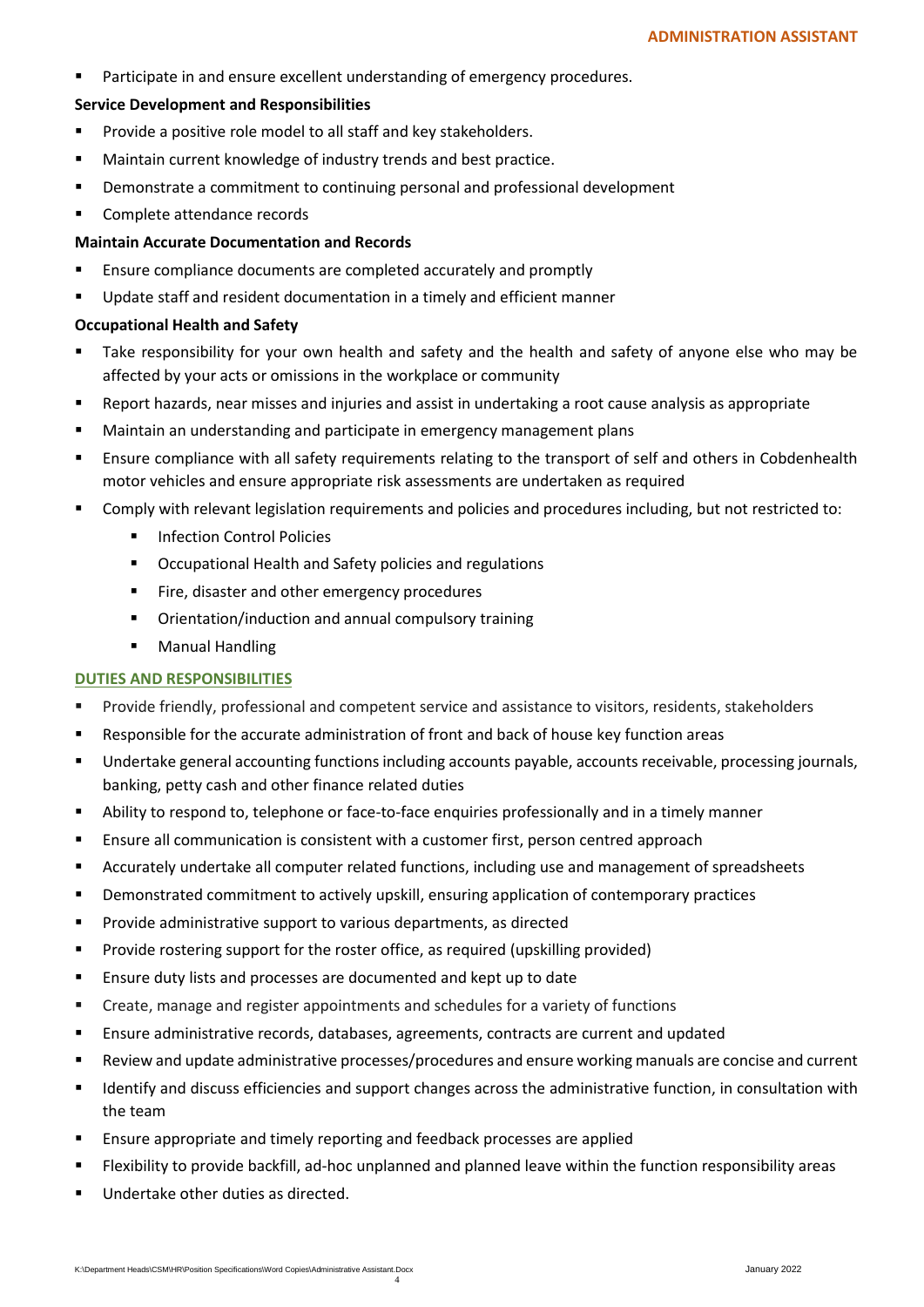## **QUALIFICATIONS and KEY SELECTION CRITERIA**

- **Experience and/or qualification in the clerical, administration and accounting areas**
- **Experience in MYOB (or equivalent) and accounts receivable and payable**
- **Proven ability to utilise and manage a variety of computer applications**
- Demonstrated high level of administrative skills including competency with all MS Office applications
- **•** Demonstrated commitment to delivering exceptional customer service
- **P** Demonstrated ability to maintain confidentiality and discretion at all times, adhering to Privacy Principles
- Demonstrated commitment to contributing to a positive and constructive team environment
- Highly developed communication and interpersonal skills
- Demonstrated ability to successfully communicate and effectively work with people at all levels
- Demonstrated high level organisational ability and initiative, effectively applying lean thinking to processes
- **Proven capacity to set priorities and work to deadlines**
- Ability to support and positively champion change in the administration and finance environment
- **Demonstrated ability to accept direction and work without immediate supervision**
- **Demonstrated commitment to professional development**
- **•** Demonstrated willingness to adapt and learn new and emerging systems
- Knowledge of rostering systems and processes (desirable)
- Ability to work flexibly with commitment to work within other Cobdenhealth units and entities, as required

## **REQUIRED**

- **A current Victorian Driver's Licence**
- A current National Police Check
- **FILE FINGTO FIGURE 1** Flexibility to adapt work patterns as required
- A current COVID-19 Vaccination Certificate triple vaccinated (in accordance with Legislation)

## **SALARY AND CONDITIONS OF EMPLOYMENT**

As determined by the Cobden District Health Service Inc., ANMF and HSU Enterprise Bargaining Agreement 2017. As a not-for-profit agency attractive salary packaging options are available.

## **PROBATION PERIOD**

Each employee undertakes a six (6) month probationary period for the specified role, from the date of commencement, during which time their ability to undertake the role will be assessed and suitability determined.

## **PERFORMANCE APPRAISAL**

A performance appraisal shall be conducted with the Executive Manager Corporate Services during the probation period and annually thereafter.

## **AGED CARE ACT**

In accordance with an amendment to the Aged Care Act 1997 and the Sanctions Principles concerning "disqualified individuals", it is a condition of this offer that you are not a Disqualified Individual and that you agree to provide the necessary information for clearance to be given. Further information on this process is included in the Information/Employment offer pack. Should it be determined that you are a Disqualified Individual, this Offer of Employment will be rescinded and employment shall not proceed.

## **RIGHT TO AMEND**

Cobdenhealth reserves the right to amend details of this position specification, as it considers necessary to serve the best interests of the organisation and changes to legislation.

It is recognised that the said description does not attempt to highlight and/or detail all aspects of the position described, and therefore the duties of the position are not necessarily limited by the contents of the specification.